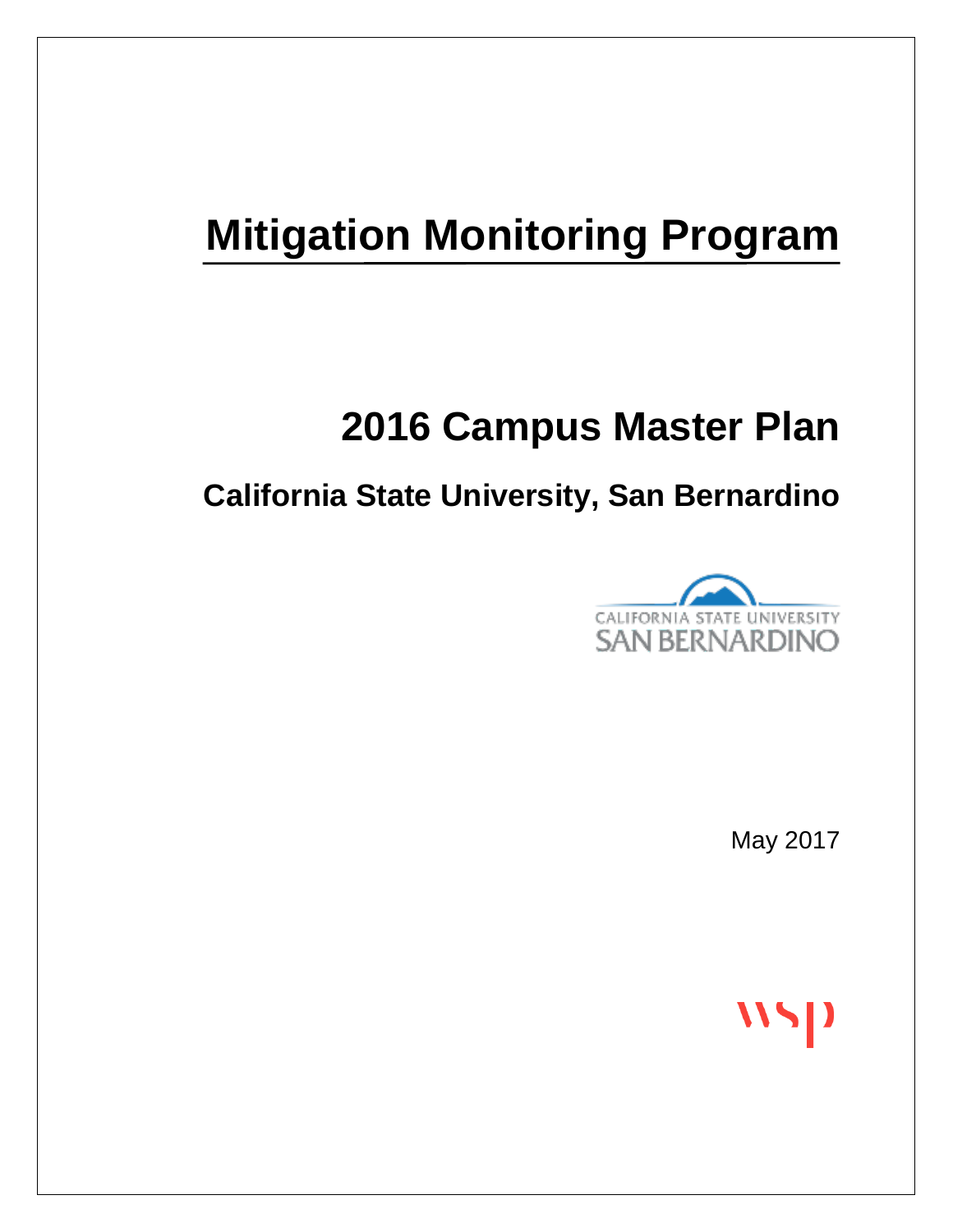#### **EXHIBIT A Environmental Mitigation Monitoring Program 2016 Campus Master Plan California State University, San Bernardino**

#### **Section 1: Authority**

This Environmental Mitigation Monitoring Program has been prepared pursuant to Section 21081.6 of the California Environmental Quality Act, known as CEQA (Public Resources Code Section 21000 et seq.), to provide for the monitoring of mitigation measures required of the California State University, San Bernardino 2016 Campus Master Plan project, as set forth in the Final Environmental Impact Report (EIR) prepared for the Project (State Clearinghouse No. 2016101025). This report will be kept on file in the office of the California State University, San Bernardino, Planning, Design and Construction, Management Building 102, 5500 University Parkway, San Bernardino, California 92407.

#### **Section 2: Monitoring Schedule**

The California State University, San Bernardino will be responsible for ensuring compliance with mitigation monitoring applicable to implementation of the Project. Staff will prepare or cause to be prepared reports identifying compliance with mitigation measures, as appropriate. Once construction has begun and is underway, monitoring of the mitigation measures associated with construction will be carried out by the California State University, San Bernardino.

#### **Section 3: Changes to Mitigation Measures**

Any substantive change in the monitoring and reporting program made by the Lead Agency will be reported in writing. Modifications to the mitigation measures may be made by the Lead Agency subject to one of the following findings, documented by evidence included in the record:

a. The mitigation measure included in the Final EIR and the Mitigation Monitoring Program is no longer required because the significant environmental impact identified in the Final EIR has been found not to exist, or to occur at a level which makes the impact less than significant as a result of changes in the project, changes in conditions of the environment, or other factors.

#### OR

b. The modified or substitute mitigation measure to be included in the Mitigation Monitoring Program provides a level of environmental protection equal to or greater than that afforded by the mitigation measure included in the Final EIR and the Mitigation Monitoring Program; and

The modified or substitute mitigation measures do not have significant adverse effects on the environment in addition to or greater than those which were considered by the Board of Trustees and other responsible hearing bodies in their decision on the Final EIR and the proposed project; and

The modified or substitute mitigation measures are feasible, and the Lead Agency, through measures included in the Mitigation Monitoring Program or other Lead Agency procedures, can assure their implementation.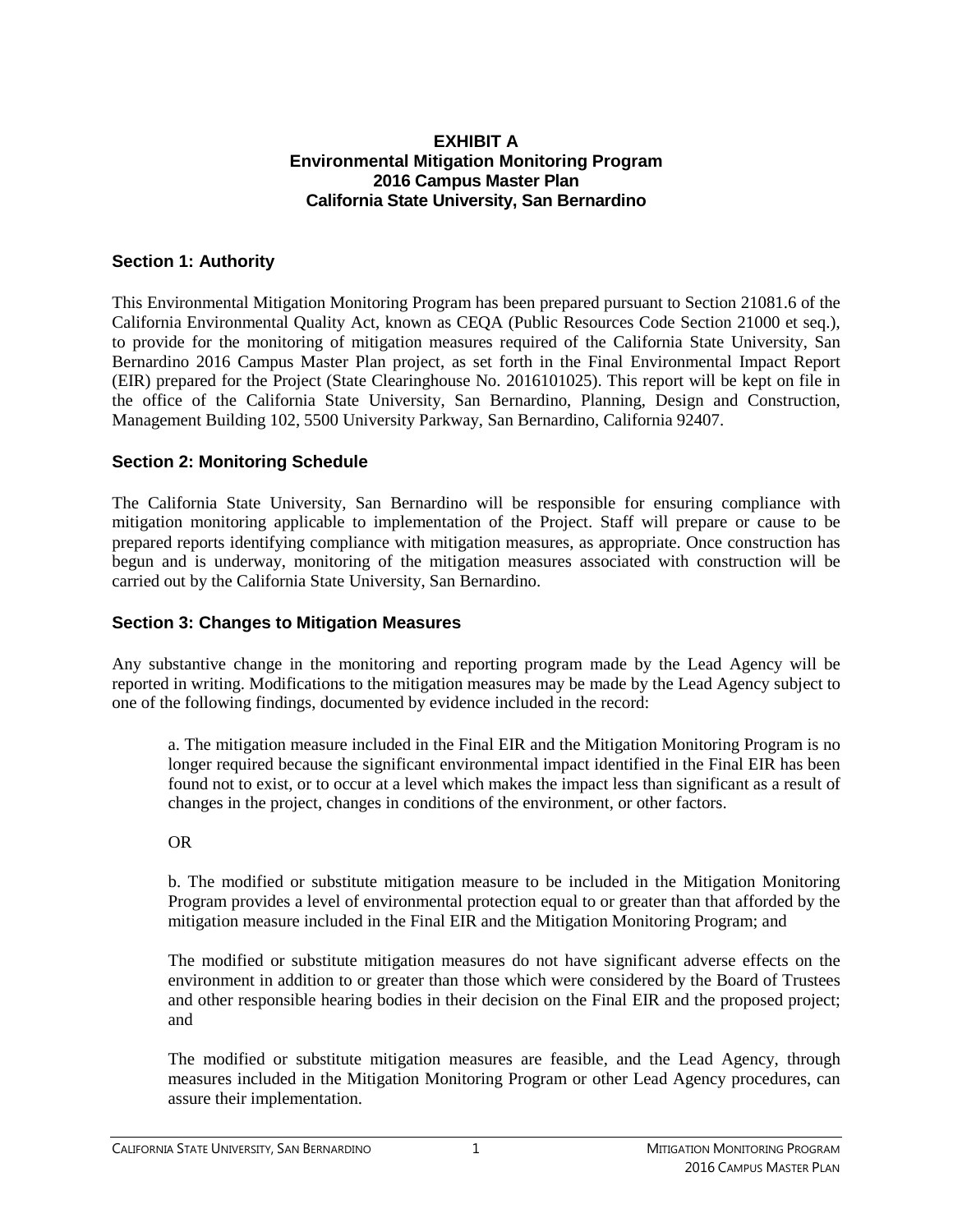Findings and related documentation supporting the findings involving modifications to mitigation measures will be maintained in the project file with the Mitigation Monitoring Program and will be made available to the public upon request.

#### **Section 5: Mitigation Monitoring Matrix**

The mitigation monitoring matrix identifies the environmental issue areas for which monitoring is required, the required mitigation measures, the time frame for monitoring, and the responsible monitoring parties.

|    | <b>Mitigation Measures</b>                                                                                                                                                                                                                                                                                                                                                                                                                                                                                                                                                                                                                                                                                                                                                                                                                                                                                                                                                                                                                                                                                                                                                                                                                                                                                                                                                                                                                                                                             | Time Frame /<br><b>Monitoring</b><br><b>Milestone</b> | Responsible<br><b>Monitoring Party</b> |
|----|--------------------------------------------------------------------------------------------------------------------------------------------------------------------------------------------------------------------------------------------------------------------------------------------------------------------------------------------------------------------------------------------------------------------------------------------------------------------------------------------------------------------------------------------------------------------------------------------------------------------------------------------------------------------------------------------------------------------------------------------------------------------------------------------------------------------------------------------------------------------------------------------------------------------------------------------------------------------------------------------------------------------------------------------------------------------------------------------------------------------------------------------------------------------------------------------------------------------------------------------------------------------------------------------------------------------------------------------------------------------------------------------------------------------------------------------------------------------------------------------------------|-------------------------------------------------------|----------------------------------------|
| 1. | <b>Biological Resources</b><br>Prior to development or construction the future soccer field<br>improvements in the north campus area and the Discovery Park facilities<br>in the west campus area, the following steps will be taken:<br>Work Area Boundaries: Prior to the start of construction a qualified<br>biologist will mark the boundaries of environmentally sensitive<br>exclusion zones and sensitive habitat features (e.g., chaparral areas<br>adjacent to work areas) that are to be avoided before and during<br>construction with highly visible flagging or fencing to prevent<br>impacts to these areas. The qualified biologist will also inform<br>construction personnel of the applicable work boundaries,<br>communicating that construction personnel conduct work activities<br>outside of the defined avoidance area.                                                                                                                                                                                                                                                                                                                                                                                                                                                                                                                                                                                                                                                       | Prior to<br>construction                              | CSU San<br>Bernardino                  |
| 2. | Nesting Bird Surveys and Avoidance: If construction is scheduled to<br>commence during the non-nesting season (September 1 to January<br>31), no preconstruction surveys or additional measures with regard to<br>nesting birds and other raptors are required. To avoid impacts to<br>native nesting birds in the project area, a qualified wildlife biologist<br>shall conduct preconstruction surveys of all potential nesting habitat<br>within the project site for project activities that are initiated during<br>the breeding season (February 1 to August 31). The survey for<br>special-status raptors shall focus on potential nest sites (e.g., trees<br>and shrubs) on-site and within a 500-foot buffer around the site.<br>Surveys shall be conducted no more than 14 days prior to<br>construction activities. Surveys need not be conducted for the entire<br>project site at one time; they may be phased so that surveys occur<br>shortly before a portion of the site is disturbed. The surveying<br>biologist must be qualified to determine the status and stage of<br>nesting by migratory birds and all locally breeding raptor species<br>without causing intrusive disturbance. Active nests of native bird<br>species will be avoided and monitored, and the qualified biologists<br>will have authority to stop work should it be determined that a nest is<br>being impacted by project activity.<br>If active nests of other native birds or common raptors are found, a | Prior to and<br>during<br>construction                | CSU San<br>Bernardino                  |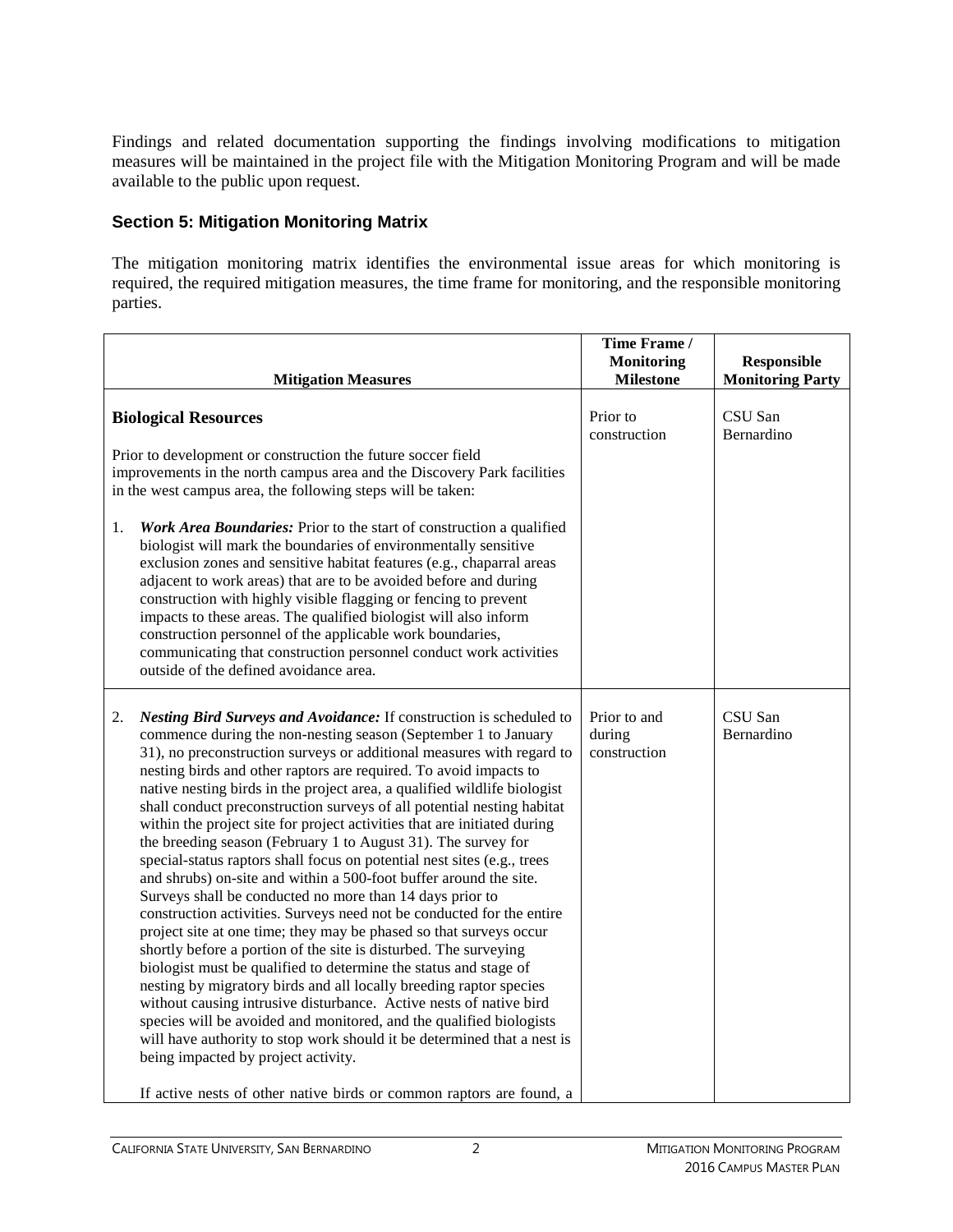| <b>Mitigation Measures</b>                                                                                                                                                                                                                                                                                                                                                                                                                                                                                                                      | Time Frame /<br><b>Monitoring</b><br><b>Milestone</b> | <b>Responsible</b><br><b>Monitoring Party</b> |
|-------------------------------------------------------------------------------------------------------------------------------------------------------------------------------------------------------------------------------------------------------------------------------------------------------------------------------------------------------------------------------------------------------------------------------------------------------------------------------------------------------------------------------------------------|-------------------------------------------------------|-----------------------------------------------|
| suitable buffer (e.g., 200-300 feet for common raptors; 50 to 100 feet<br>for passerines; depending on species) shall be established around<br>active nests and no construction within the buffer allowed until a<br>qualified biologist has determined that the nest is no longer active<br>(i.e., the nestlings have fledged and are no longer reliant on the nest).<br>Encroachment into the buffer may occur only at the discretion<br>and/supervision of a qualified biologist.                                                            |                                                       |                                               |
| <b>Historic Resources</b><br>1. John M. Pfau Library:                                                                                                                                                                                                                                                                                                                                                                                                                                                                                           | During design and<br>construction                     | CSU San<br>Bernardino                         |
| 1.1 The south (front) façade will remain free of new<br>construction so that it maintains its prominence on the<br>main quadrangle, particularly given the importance of<br>the view of the building as one approaches the campus<br>from University Parkway.                                                                                                                                                                                                                                                                                   |                                                       |                                               |
| 1.2 The north (rear) façade, which mirrors that of the south<br>façade, will also remain free of new construction so<br>that it maintains its visibility from the northern parts of<br>campus.                                                                                                                                                                                                                                                                                                                                                  | During design and<br>construction                     | CSU San<br>Bernardino                         |
| 1.3 The addition will be equal to or lower than the original<br>building in height or smaller in footprint in order to<br>appear subordinate to the original building.                                                                                                                                                                                                                                                                                                                                                                          | During design and<br>construction                     | CSU San<br>Bernardino                         |
| 1.4 The addition will be attached only to the rear (north)<br>portion of the east façade, so that a connection between<br>the main building and the addition can be made on each<br>floor, but so that much of the bulk of the addition is<br>pulled away from the east façade to leave a significant<br>amount of the façade $-$ at a minimum 50% of the<br>façade - physically disengaged from the addition. The<br>east façade is defined as the outermost east wall of the<br>building, not including the corners that are stepped<br>back. | During design and<br>construction                     | CSU San<br>Bernardino                         |
| 1.5 The colonnade on the east façade's ground floor should<br>remain open and passable where it is not attached to the<br>addition. At the connection of the addition to the<br>original building, the ground floor should be enclosed<br>mainly in glass, similar to the north façade of the<br>connection between the original building and the<br>existing west addition.                                                                                                                                                                    | During design and<br>construction                     | CSU San<br>Bernardino                         |
| 1.6 The plaza to the west of the original building that is<br>encompassed by the west wing addition (on the south<br>side) should be maintained free of additional                                                                                                                                                                                                                                                                                                                                                                              | During design and<br>construction                     | CSU San<br>Bernardino                         |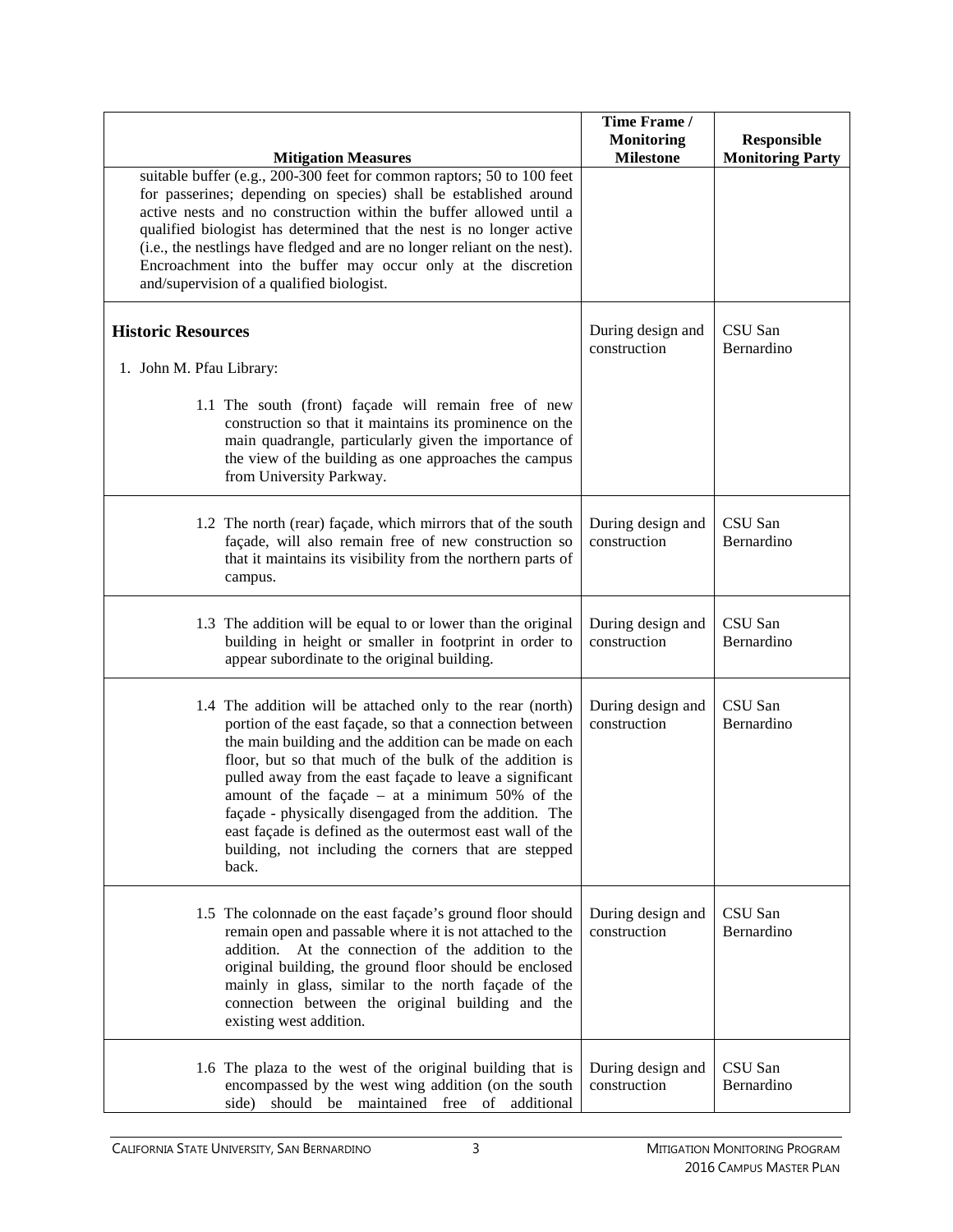| <b>Mitigation Measures</b>                                                                                                                                                                                                                                                                                                                                                                                                                                                                                                                                                                                                                                                                                                                                                 | Time Frame /<br><b>Monitoring</b><br><b>Milestone</b> | <b>Responsible</b><br><b>Monitoring Party</b> |
|----------------------------------------------------------------------------------------------------------------------------------------------------------------------------------------------------------------------------------------------------------------------------------------------------------------------------------------------------------------------------------------------------------------------------------------------------------------------------------------------------------------------------------------------------------------------------------------------------------------------------------------------------------------------------------------------------------------------------------------------------------------------------|-------------------------------------------------------|-----------------------------------------------|
| construction and should not be filled in. The space<br>functions to allow much of the west façade of the<br>original building to remain visible.                                                                                                                                                                                                                                                                                                                                                                                                                                                                                                                                                                                                                           |                                                       |                                               |
| 1.7 Respect the symmetrical massing of the original<br>building (when viewed from the south) by maintaining<br>a balance between the new addition and the existing<br>west addition in their features and massing. A mirror<br>symmetry is not expected.                                                                                                                                                                                                                                                                                                                                                                                                                                                                                                                   | During design                                         | CSU San<br>Bernardino                         |
| 1.8 Refer to the National Park Service's Preservation Brief<br>#14, New Exterior Additions to Historic Buildings;<br>Preservation Concerns, for further guidance in the<br>planning and design process for the addition.                                                                                                                                                                                                                                                                                                                                                                                                                                                                                                                                                   | During design                                         | CSU San<br>Bernardino                         |
| <b>Archaeological Resources</b><br>The following avoidance and mitigation measures will be<br>2.<br>implemented to ensure that potential significant impact to the<br>identified Devil Canyon Toll Road/Sawpit Creek Road site, or a<br>previously unknown archaeological site, is avoided and<br>minimized.<br>2.1 Survey of Undeveloped Areas Prior to Development.<br>Prior to development or construction of new facilities<br>in portions of the campus which have not previously<br>been developed (particularly the northwestern and<br>eastern portions of campus) archaeological pedestrian<br>survey will be conducted to identify if potentially<br>significant archaeological resources are present.<br>Resources found to be not significant will not require | Prior to and<br>during<br>construction                | CSU San<br>Bernardino and<br>Contractor       |
| mitigation. If a potentially significant site will be<br>impacted by ground-disturbing activities, either the site<br>should be avoided, or a Phase II investigation will be<br>required to evaluate the site for eligibility for listing in<br>the CRHR. After testing, it may be determined that<br>data recovery will be needed.                                                                                                                                                                                                                                                                                                                                                                                                                                        |                                                       |                                               |
| 2.2 Avoidance of Eligible or Potentially Eligible<br>Archaeological Sites through Project Design.<br>The<br>preferred mitigation is avoidance of the site through<br>project design. If direct impacts to an archaeological<br>site, including, the Devil Canyon Toll Road/Sawpit<br>Creek Road if it is determined that remnants of this<br>road are present, by earth-moving activities cannot be<br>avoided, a Phase II investigation will be necessary to<br>determine significance in accordance with the<br>following measure.                                                                                                                                                                                                                                       | During design and<br>construction                     | CSU San<br>Bernardino and<br>Contractor       |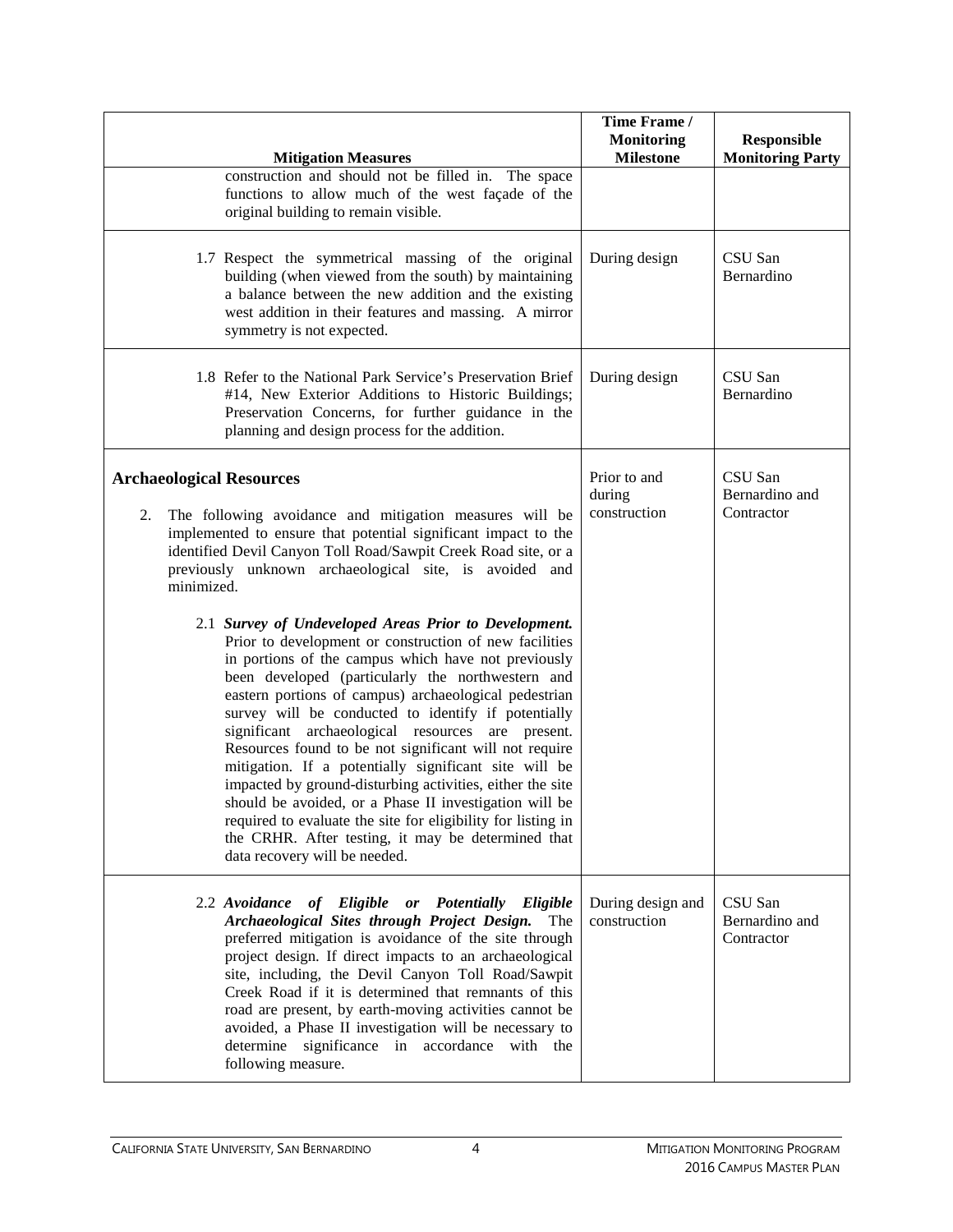|                                                                                                                                                                                                                                                                                                                                                                                                                                                                                                                                                                                                                                                                                                                                                                                                                                                                                                                                                                                                                                                                                                                                                                                                                                                                                                                                                              | Time Frame /<br><b>Monitoring</b>                 | <b>Responsible</b>                      |
|--------------------------------------------------------------------------------------------------------------------------------------------------------------------------------------------------------------------------------------------------------------------------------------------------------------------------------------------------------------------------------------------------------------------------------------------------------------------------------------------------------------------------------------------------------------------------------------------------------------------------------------------------------------------------------------------------------------------------------------------------------------------------------------------------------------------------------------------------------------------------------------------------------------------------------------------------------------------------------------------------------------------------------------------------------------------------------------------------------------------------------------------------------------------------------------------------------------------------------------------------------------------------------------------------------------------------------------------------------------|---------------------------------------------------|-----------------------------------------|
| <b>Mitigation Measures</b>                                                                                                                                                                                                                                                                                                                                                                                                                                                                                                                                                                                                                                                                                                                                                                                                                                                                                                                                                                                                                                                                                                                                                                                                                                                                                                                                   | <b>Milestone</b>                                  | <b>Monitoring Party</b>                 |
| 2.3 Phase II (Evaluation) and Phase III (Data Recovery)<br><b>Cultural Resources Investigations.</b> Ground-disturbing<br>impacts to Devil Canyon Toll Road/Sawpit Creek Road<br>should be avoided to the extent feasible. If avoidance<br>of this resource, or other previously unknown eligible<br>or potentially eligible resource, is not feasible, CSUSB<br>will ensure that potentially impacted archaeological site<br>is assessed for significance, as defined by PRC Section<br>21083.2 or State CEQA Guidelines Section 15064.5(a),<br>through implementation of Phase II investigations.<br>Resources found to be not significant will not require<br>mitigation. Should Phase II testing of Devil Canyon<br>Toll Road/Sawpit Creek Road, or a previously<br>unknown archaeological site, exhaust the data potential<br>of the site, impact will be reduced to a less than<br>significant level.                                                                                                                                                                                                                                                                                                                                                                                                                                                  | Prior to and<br>during design and<br>construction | CSU San<br>Bernardino and<br>Contractor |
| Impacts to a site found to be significant under CRHR<br>Criterion 4 will be mitigated through a Phase III data<br>recovery program. For such a site, prior to any ground-<br>disturbing<br>detailed<br>activities,<br>$\rm{a}$<br>archaeological<br>treatment plan will be prepared and implemented by a<br>qualified archaeologist. Data recovery investigations<br>will<br>conducted<br>in<br>be<br>accordance<br>with<br>the<br>archaeological treatment plan to ensure collection of<br>sufficient information to address archaeological and<br>historical research questions, and results will be<br>presented in a technical report (or reports) describing<br>field methods, materials collected, and conclusions.<br>Additional testing and/or data recovery phases may<br>involve additional excavation and/or more detailed<br>recordation of resources or more comprehensive<br>archival research. Any cultural material collected as<br>part of an assessment or data recovery effort will be<br>curated at a qualified facility. Field notes and other<br>pertinent materials will be curated along with the<br>archaeological collection. If a resource is found to be<br>significant under CRHR Criterion 1, 2, or 3, alternative<br>mitigation measures will be developed by the qualified<br>archaeologist, in consultation with the CSUSB. |                                                   |                                         |
| 2.4 Construction<br><b>Monitoring</b><br>for<br>Archaeological<br><b>Resources.</b> Prior to and during construction, a qualified<br>archaeological monitor will be retained to monitor<br>ground-disturbing activities within portions of the<br>campus that do not currently contain structures. These<br>include areas that are currently paved, landscaped, or<br>undeveloped. The duration and timing of the<br>monitoring will be determined by the qualified<br>archaeologist in consultation with CSUSB. The<br>archaeological monitor will work under the supervision                                                                                                                                                                                                                                                                                                                                                                                                                                                                                                                                                                                                                                                                                                                                                                               | Prior to and<br>during<br>construction            | CSU San<br>Bernardino and<br>Contractor |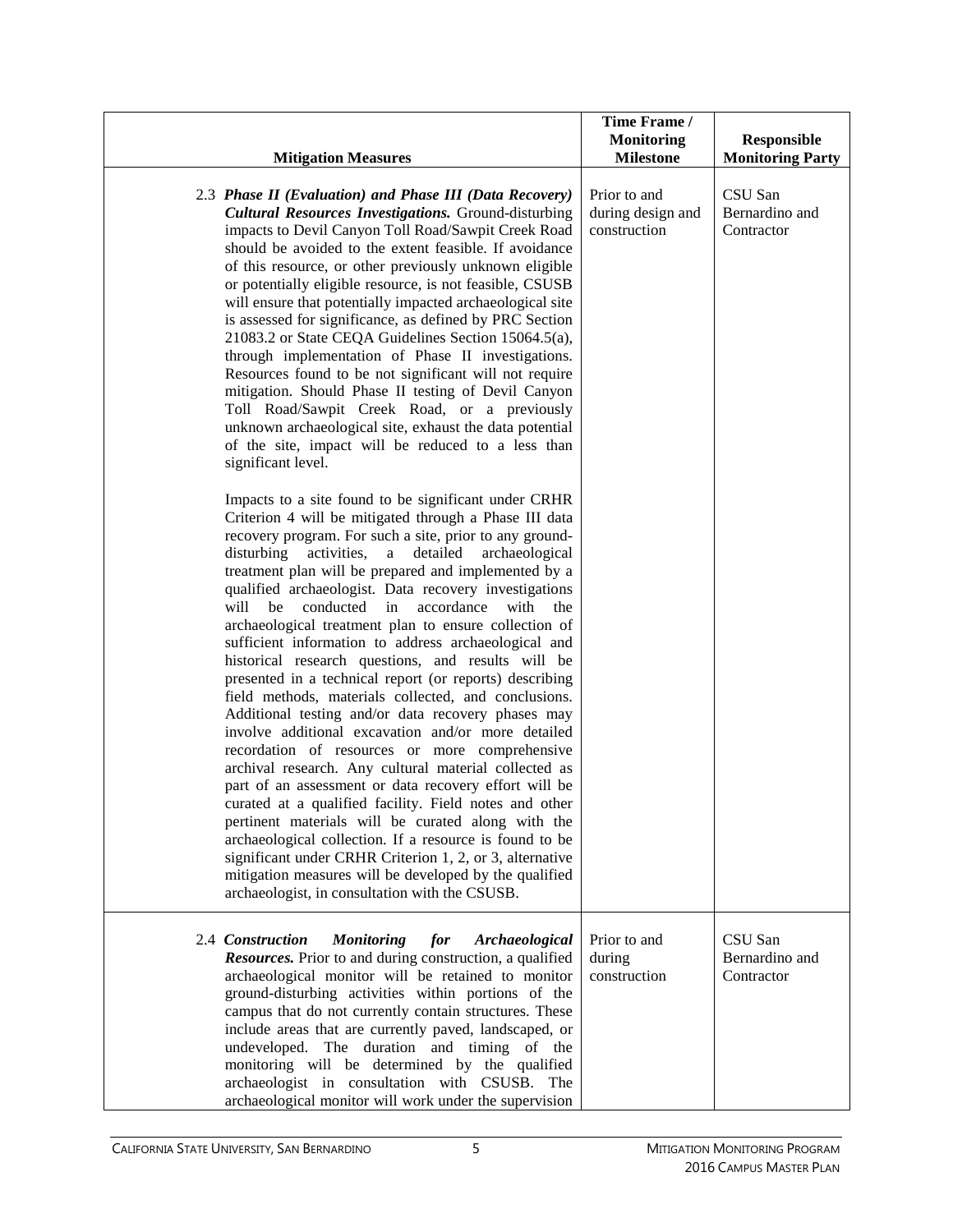| <b>Mitigation Measures</b><br>of the qualified archaeologist.                                                                                                                                                                                                                                                                                                                                                                                                                                                                                                                                                                                                                                                                                                                                                                                                                                                                                                                                                                                                                                                   | Time Frame /<br><b>Monitoring</b><br><b>Milestone</b> | <b>Responsible</b><br><b>Monitoring Party</b> |
|-----------------------------------------------------------------------------------------------------------------------------------------------------------------------------------------------------------------------------------------------------------------------------------------------------------------------------------------------------------------------------------------------------------------------------------------------------------------------------------------------------------------------------------------------------------------------------------------------------------------------------------------------------------------------------------------------------------------------------------------------------------------------------------------------------------------------------------------------------------------------------------------------------------------------------------------------------------------------------------------------------------------------------------------------------------------------------------------------------------------|-------------------------------------------------------|-----------------------------------------------|
| 2.5 Inadvertent Discoveries. If previously unknown buried<br>cultural deposits are encountered during any phase of<br>project construction, all construction work within 60<br>feet of the deposit will cease and the qualified<br>archaeologist will be consulted to assess the find. If<br>the discovery is determined to be not significant, work<br>will be permitted to continue in the area. If a discovery<br>is determined to be significant, a mitigation plan will<br>be prepared and carried out in accordance with state<br>guidelines. If the resource cannot be avoided, a data<br>recovery plan will be developed to ensure collection of<br>sufficient information to address archaeological and<br>historical research questions, with results presented in a<br>technical report describing field methods, materials<br>collected, and conclusions. Any cultural material<br>collected as part of an assessment or data recovery<br>effort will be curated at a qualified facility. Field notes<br>and other pertinent materials will be curated along with<br>the archaeological collection. | During<br>construction                                | CSU San<br>Bernardino and<br>Contractor       |
| 2.6 Qualified Archaeologist. A qualified archaeologist,<br>defined as an archaeologist who meets the Secretary of<br>the Interior's Standards for professional archaeology,<br>will be retained to carry out all mitigation measures<br>related to cultural resources.                                                                                                                                                                                                                                                                                                                                                                                                                                                                                                                                                                                                                                                                                                                                                                                                                                          | During<br>construction                                | CSU San<br>Bernardino and<br>Contractor       |
| <b>Native American and Tribal Cultural Resources</b><br>3.<br>If previously unknown Native American cultural resources or<br>tribal cultural resources are encountered during any phase of<br>construction of the future planned facilities and improvements,<br>the following measures will be implemented:<br>3.1 All work in the immediate vicinity of the find (within a<br>$60$ -foot buffer) will cease and $(1)$ a qualified<br>archaeologist meeting the Secretary of Interior (SOI)<br>standards will assess the find, and (2) San Manuel<br>Band of Mission Indians will be contacted and<br>provided information about the find and invited to<br>perform a site visit when the archeologist makes the<br>assessment to provide Tribal input.                                                                                                                                                                                                                                                                                                                                                        | During<br>construction                                | CSU San<br>Bernardino and<br>Contractor       |
| 3.2 If significant Native American resource is discovered<br>and avoidance cannot be ensured, an SOI-qualified<br>archeologist will be retained to develop a cultural<br>resources Treatment Plan, as well as a Discovery and<br>Monitoring Plan, which will provided to the San<br>Manuel Band of Mission Indians for review and                                                                                                                                                                                                                                                                                                                                                                                                                                                                                                                                                                                                                                                                                                                                                                               | During<br>construction                                | CSU San<br>Bernardino and<br>Contractor       |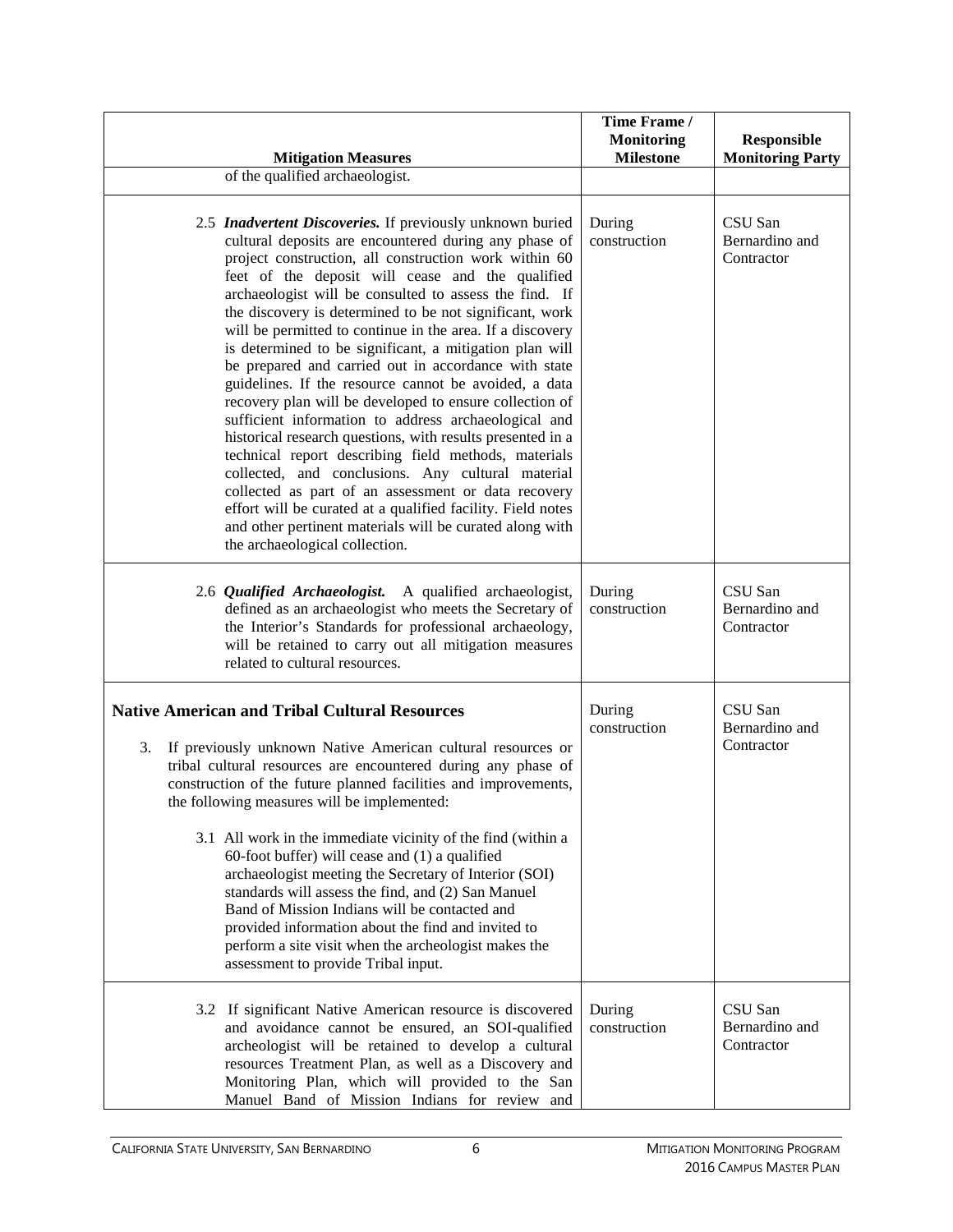|                                                                                                                                                                                                                                                                                                                                                                                                                                                                                                       | Time Frame /<br><b>Monitoring</b>                       | Responsible                             |
|-------------------------------------------------------------------------------------------------------------------------------------------------------------------------------------------------------------------------------------------------------------------------------------------------------------------------------------------------------------------------------------------------------------------------------------------------------------------------------------------------------|---------------------------------------------------------|-----------------------------------------|
| <b>Mitigation Measures</b>                                                                                                                                                                                                                                                                                                                                                                                                                                                                            | <b>Milestone</b>                                        | <b>Monitoring Party</b>                 |
| comment.                                                                                                                                                                                                                                                                                                                                                                                                                                                                                              |                                                         |                                         |
| 3.3 All in-field investigations, assessments, and/or data<br>recovery enacted pursuant to the final Treatment Plan<br>will be monitored by the San Manuel Band of Mission<br>Indians Tribal Participant(s).                                                                                                                                                                                                                                                                                           | During<br>construction                                  | CSU San<br>Bernardino and<br>Contractor |
| 3.4 The University will consult in good faith with San<br>Manuel Band of Mission Indians on the dispositions<br>and treatment of any artifacts or cultural resources<br>encountered during any phase of construction of the<br>future planned facilities and improvements.                                                                                                                                                                                                                            | During<br>construction                                  | CSU San<br>Bernardino and<br>Contractor |
| 3.5 If human remains or funerary objects are encountered<br>during any activities associated with the project, work<br>in the immediate vicinity (within a 100-foot buffer of<br>the find) shall cease and the County Coroner shall be<br>contacted pursuant to State Health and Safety Code<br>§7050.5 and that code enforced for the duration of the<br>project.                                                                                                                                    | During<br>construction                                  | CSU San<br>Bernardino and<br>Contractor |
| <b>Traffic</b><br>1. A fair-share contribution will be made to the City of San<br>Bernardino toward the following improvements at the time<br>conditions warrant the improvement.<br><b>Northpark Boulevard/Devils Canyon and Ash Street</b><br>With the following mitigation measure, the operations at the intersection<br>will improve to LOS B in the AM peak hour, and LOS C in the PM peak<br>hour, and the impact will be reduced to a less than significant level.<br>Install traffic signal. | At the time<br>conditions<br>warrant the<br>improvement | CSU San<br>Bernardino                   |
| Eastbound: One left-turn lane, one shared through-right lane.                                                                                                                                                                                                                                                                                                                                                                                                                                         |                                                         |                                         |
| Westbound: Two left-turn lanes, one shared through-right lane.<br>٠                                                                                                                                                                                                                                                                                                                                                                                                                                   |                                                         |                                         |
| Northbound: One left-turn lane, one through lane, one dedicated<br>٠<br>right-turn lane with an overlap phase.                                                                                                                                                                                                                                                                                                                                                                                        |                                                         |                                         |
| Southbound: One left-turn lane, one through lane, one shared<br>through-right lane.                                                                                                                                                                                                                                                                                                                                                                                                                   |                                                         |                                         |
| <b>Northpark Boulevard and Sierra Drive</b><br>With the following mitigation measure, the operations at the intersection<br>will improve to LOS A in the AM and PM peak hours, and the impact<br>will be reduced to a less than significant level.                                                                                                                                                                                                                                                    | At the time<br>conditions<br>warrant the<br>improvement | CSU San<br>Bernardino                   |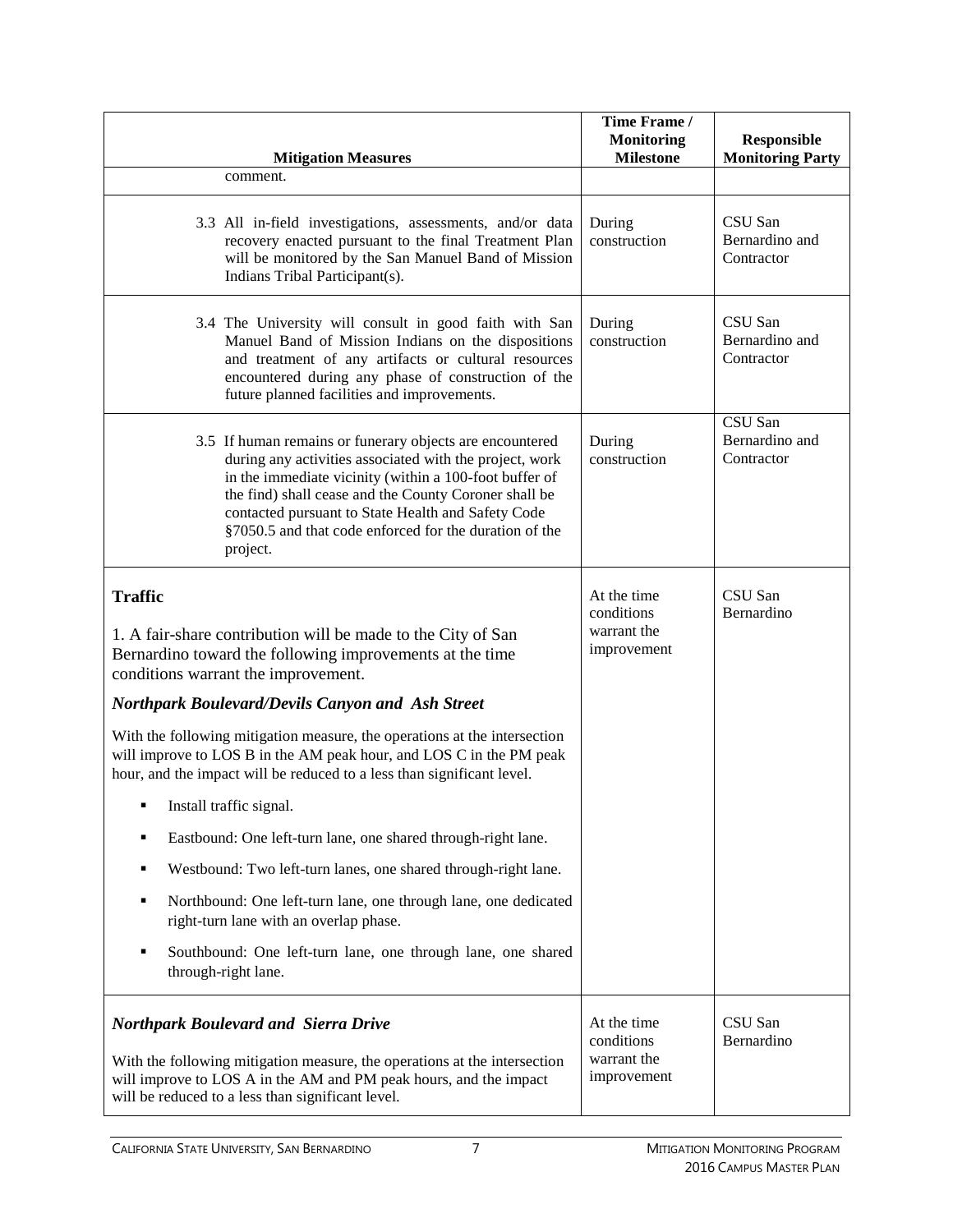|                                                                                                                                                                                                                                                                                                                                                                                                                                                                                          | Time Frame /<br><b>Monitoring</b>                                                                    | <b>Responsible</b>      |
|------------------------------------------------------------------------------------------------------------------------------------------------------------------------------------------------------------------------------------------------------------------------------------------------------------------------------------------------------------------------------------------------------------------------------------------------------------------------------------------|------------------------------------------------------------------------------------------------------|-------------------------|
| <b>Mitigation Measures</b>                                                                                                                                                                                                                                                                                                                                                                                                                                                               | <b>Milestone</b>                                                                                     | <b>Monitoring Party</b> |
| Install traffic signal.<br>٠                                                                                                                                                                                                                                                                                                                                                                                                                                                             |                                                                                                      |                         |
| <b>Northpark Boulevard and University Parkway</b><br>With the following mitigation measure, the operations at the intersection<br>will improve to LOS C in the AM peak hour, and LOS D in the PM peak<br>hour, and the impact will be reduced to a less than significant level.<br>Eastbound: Provide an additional left-turn lane.<br>٠                                                                                                                                                 | At the time<br>conditions<br>warrant the<br>improvement                                              | CSU San<br>Bernardino   |
| <b>University Parkway and Kendall Drive</b><br>With the following mitigation measure, the operations at the intersection<br>will improve to LOS D in the AM and PM peak hours, and the impact<br>will be reduced to a less than significant level.<br>Southbound: Modify approach to provide one dedicated right-<br>٠<br>turn lane.                                                                                                                                                     | At the time<br>conditions<br>warrant the<br>improvement                                              | CSU San<br>Bernardino   |
| <b>University Parkway and College Avenue</b><br>With the following mitigation measure, the operations at the intersection<br>will improve to LOS B in the AM peak hour and LOS C in the PM peak<br>hour, and the impact will be reduced to a less than significant level.<br>Signal modification to provide protected phases in the east-west<br>direction.                                                                                                                              | At the time<br>conditions<br>warrant the<br>improvement                                              | CSU San<br>Bernardino   |
| <b>University Parkway and State Street</b><br>With the following mitigation measure, the operations at the intersection<br>will improve to LOS C in the AM peak hour and LOS D in the PM peak<br>hour, and the impact will be reduced to a less than significant level.<br>Optimization of the AM and PM peak hour traffic signal cycle<br>٠<br>lengths and splits within the coordinated timing plan as part of<br>the University Parkway corridor's Adaptive Traffic Signal<br>System. | At the time<br>conditions<br>warrant the<br>improvement                                              | CSU San<br>Bernardino   |
| 2. Education Lane and North Campus Circle<br>The University will mitigate the project impact at Education Lane and<br>North Campus Circle by modifying the intersection control from a side-<br>street stop-controlled intersection to an all-way stop-controlled<br>intersection. With implementation of the mitigation measure the<br>operations at the intersection will improve to LOS B in the PM peak                                                                              | At the time<br>conditions<br>warrant the<br>improvement as<br>determined by<br>CSU San<br>Bernardino | CSU San<br>Bernardino   |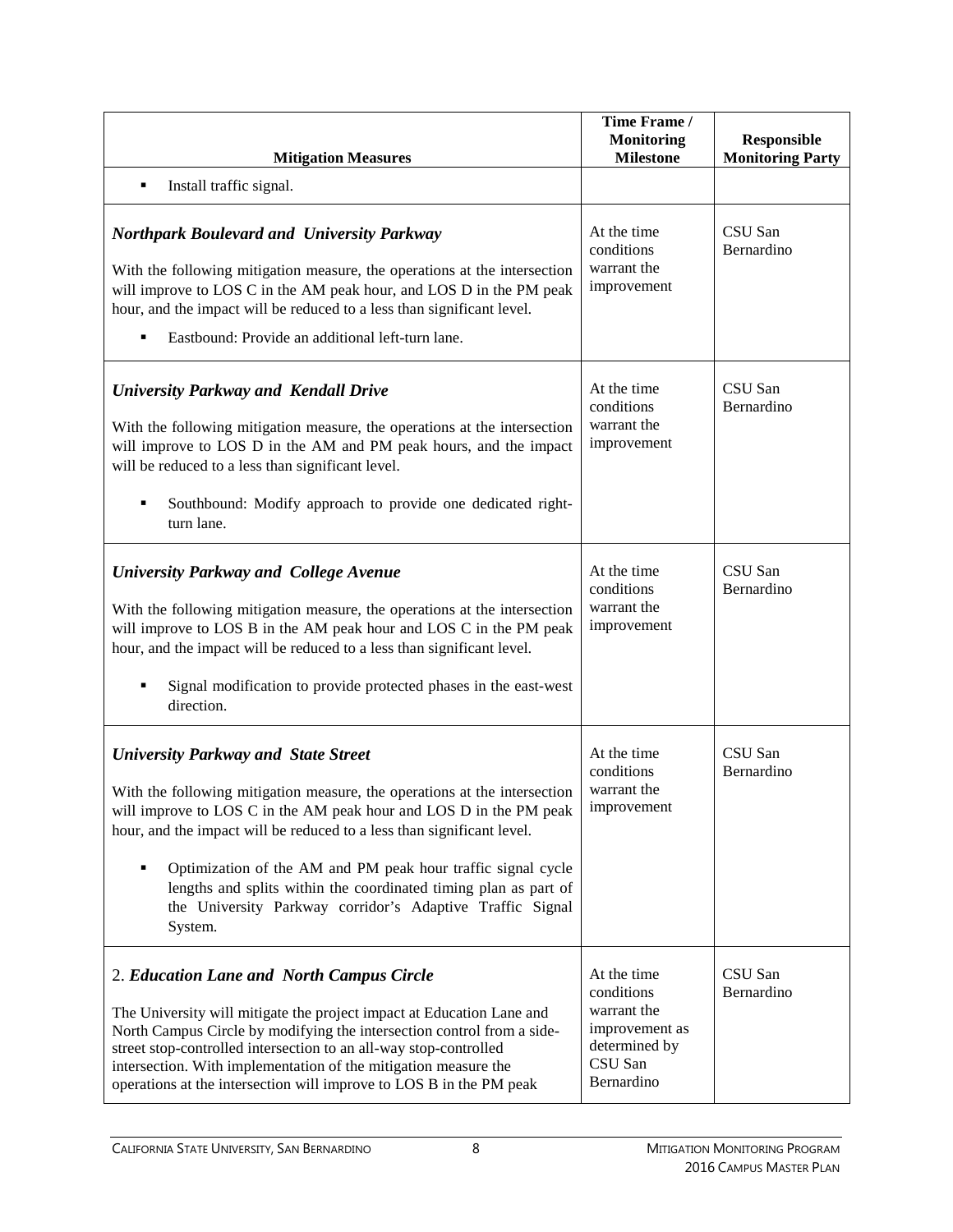| <b>Mitigation Measures</b>                                                                                                                                                                                                                                                                   | Time Frame /<br><b>Monitoring</b><br><b>Milestone</b> | <b>Responsible</b><br><b>Monitoring Party</b> |
|----------------------------------------------------------------------------------------------------------------------------------------------------------------------------------------------------------------------------------------------------------------------------------------------|-------------------------------------------------------|-----------------------------------------------|
| hour and the impact will be reduced to a less than significant level.                                                                                                                                                                                                                        |                                                       |                                               |
| <b>Short-term Construction Traffic and Parking</b><br>A flag person will be employed as needed to direct traffic when<br>1.<br>heavy construction vehicles enter the campus.                                                                                                                 | During<br>construction                                | CSU San<br>Bernardino and<br>Contractor       |
| Construction trucks will avoid travel on residential areas to<br>2.<br>access campus and use the City of San Bernardino designated<br>truck routes to travel to and from campus.                                                                                                             | During<br>construction                                | CSU San<br>Bernardino and<br>Contractor       |
| Construction-related truck traffic will be scheduled to avoid<br>3.<br>peak travel time on the I-215 freeway as feasible.                                                                                                                                                                    | During<br>construction                                | CSU San<br>Bernardino and<br>Contractor       |
| 4.<br>If major pedestrian or bicycle routes on campus are temporarily<br>blocked by construction activities, alternate routes around<br>construction areas will be provided, to the extent feasible. These<br>alternate routes will be posted on campus for the duration of<br>construction. | During<br>construction                                | CSU San<br>Bernardino and<br>Contractor       |
| If any bus stop on campus is obstructed by construction activity,<br>5.<br>the University, in cooperation with the transit service providers,<br>will temporarily relocate such transit facility on campus as<br>appropriate.                                                                | During<br>construction                                | CSU San<br>Bernardino and<br>Contractor       |
| <b>Short-term Construction Air Quality</b><br>Exposed surfaces are watered as needed.<br>6.                                                                                                                                                                                                  | During<br>construction                                | CSU San<br>Bernardino and<br>Contractor       |
| Soil stabilizers are applied to disturbed inactive areas as needed.<br>7.                                                                                                                                                                                                                    | During<br>construction                                | CSU San<br>Bernardino and<br>Contractor       |
| 8.<br>Ground cover is replaced quickly in inactive areas.                                                                                                                                                                                                                                    | During<br>construction                                | CSU San<br>Bernardino and<br>Contractor       |
| 9.<br>All stockpiles are covered with tarps or plastic sheeting.                                                                                                                                                                                                                             | During<br>construction                                | CSU San<br>Bernardino and<br>Contractor       |
| 10. All unpaved haul roads are watered daily and all access points<br>used by haul trucks are kept clean during the site grading.                                                                                                                                                            | During<br>construction                                | CSU San<br>Bernardino and                     |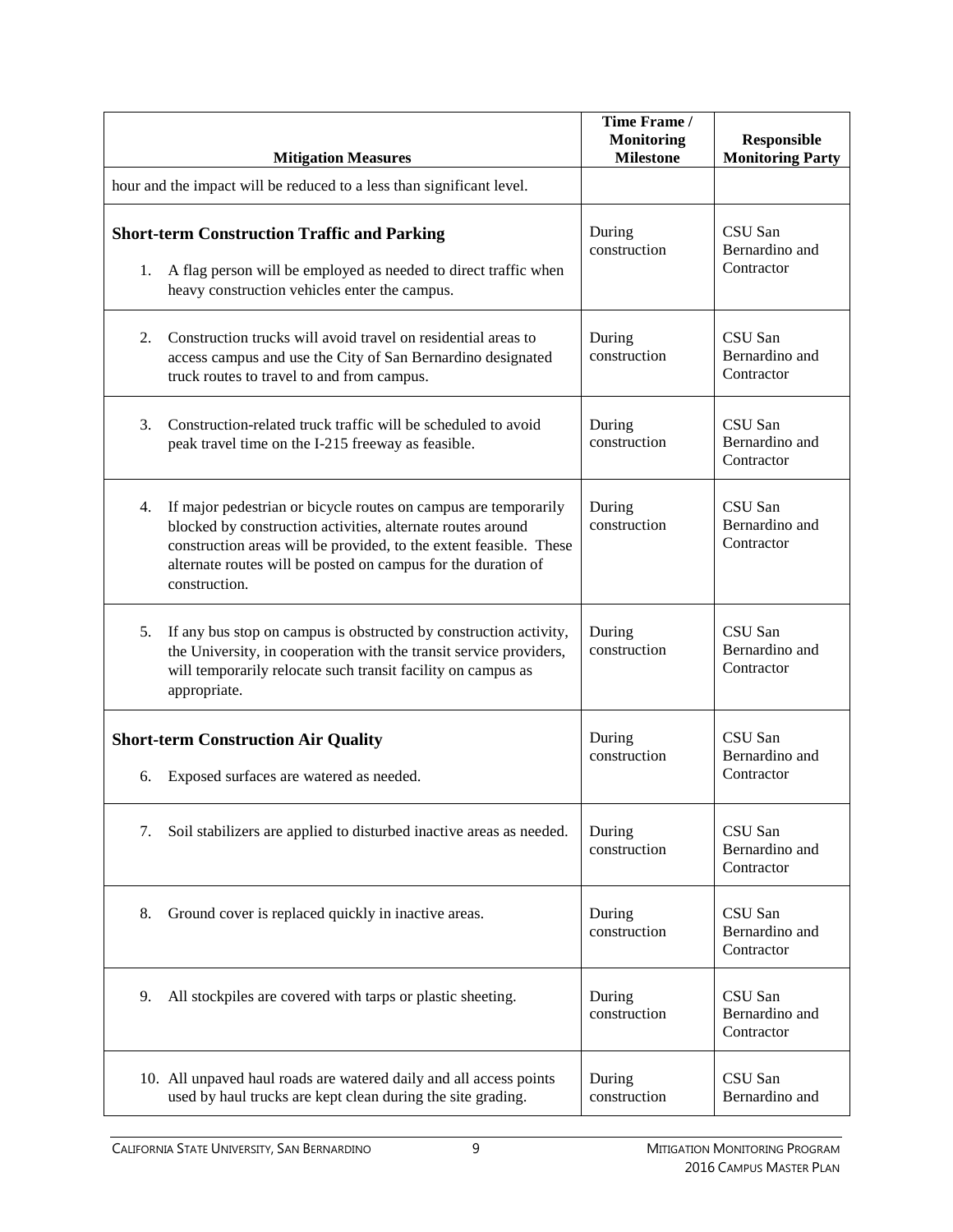| <b>Mitigation Measures</b>                                                                                                                                                                                                                            | Time Frame /<br><b>Monitoring</b><br><b>Milestone</b> | <b>Responsible</b><br><b>Monitoring Party</b> |
|-------------------------------------------------------------------------------------------------------------------------------------------------------------------------------------------------------------------------------------------------------|-------------------------------------------------------|-----------------------------------------------|
|                                                                                                                                                                                                                                                       |                                                       | Contractor                                    |
| 11. Speed limit on unpaved roads is reduced to below 15 miles per<br>hour.                                                                                                                                                                            | During<br>construction                                | CSU San<br>Bernardino and<br>Contractor       |
| 12. Trucks carrying contents subject to airborne dispersal are<br>covered.                                                                                                                                                                            | During<br>construction                                | CSU San<br>Bernardino and<br>Contractor       |
| 13. Grading and other high-dust activities cease during high wind<br>conditions (wind speeds exceeding a sustained rate of 25 miles<br>an hour).                                                                                                      | During<br>construction                                | CSU San<br>Bernardino and<br>Contractor       |
| 14. Diesel particulate filters are installed on diesel equipment and<br>trucks.                                                                                                                                                                       | During<br>construction                                | CSU San<br>Bernardino and<br>Contractor       |
| 15. All construction equipment will be properly tuned.                                                                                                                                                                                                | During<br>construction                                | CSU San<br>Bernardino and<br>Contractor       |
| 16. To reduce emissions from idling, the contractor shall ensure that<br>all equipment and vehicles not in use for more than 5 minutes<br>are turned off, whenever feasible.                                                                          | During<br>construction                                | CSU San<br>Bernardino and<br>Contractor       |
| 17. Low VOC-content paint, stucco, or other architectural coatings<br>materials will be utilized to the extent possible.                                                                                                                              | During<br>construction                                | CSU San<br>Bernardino and<br>Contractor       |
| 18. Low VOC-content asphalt and concrete will be utilized to the<br>extent possible.                                                                                                                                                                  | During<br>construction                                | CSU San<br>Bernardino and<br>Contractor       |
| 19. The University will continue to comply with SCAQMD Rule<br>1403 (Asbestos Emissions from Renovation/ Demolition<br>Activities) and other pertinent regulations when working on<br>structures containing asbestos, lead, or other toxic materials. | During<br>construction                                | CSU San<br>Bernardino and<br>Contractor       |
| 20. As appropriate, outdoor activities at the campus will be limited<br>during high-dust and other heavy construction activities,<br>including painting.                                                                                              | During<br>construction                                | CSU San<br>Bernardino and<br>Contractor       |
| 21. Throughout the construction period of individual facilities and<br>improvements in close proximity to student residence halls,<br>campus academic facilities, health and wellness facilities, and/or                                              | During<br>construction                                | CSU San<br>Bernardino and<br>Contractor       |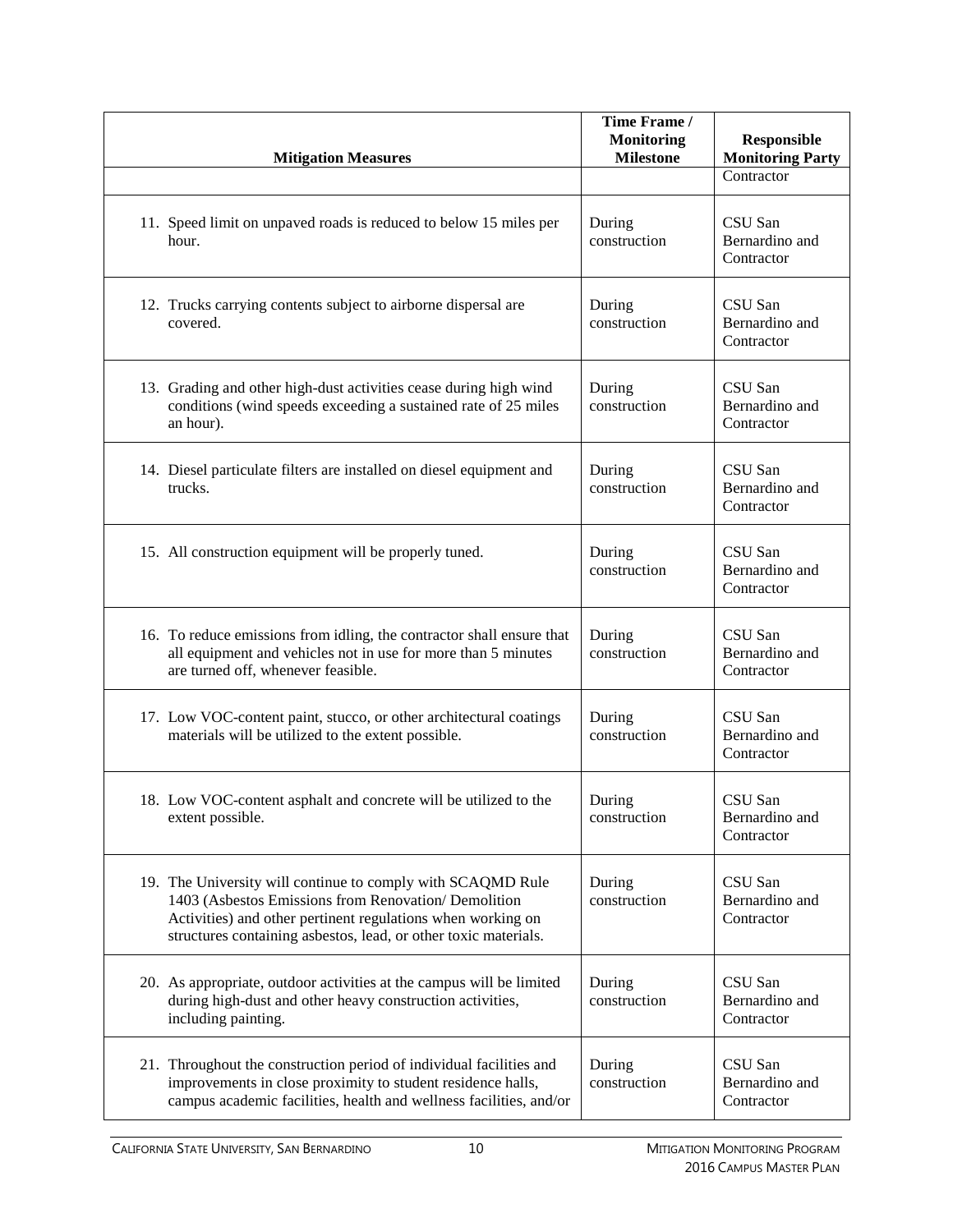| <b>Mitigation Measures</b>                                                                                                                                                                                                                 | Time Frame /<br><b>Monitoring</b><br><b>Milestone</b> | <b>Responsible</b><br><b>Monitoring Party</b> |
|--------------------------------------------------------------------------------------------------------------------------------------------------------------------------------------------------------------------------------------------|-------------------------------------------------------|-----------------------------------------------|
| other sensitive uses on campus, ventilation systems in those<br>facilities will be tested more frequently to provide for the<br>maintenance schedule that ensures proper ventilation.                                                      |                                                       |                                               |
| <b>Short-term Construction Noise</b><br>22. Construction will be consistent with the City of San Bernardino<br>regulations, which limit construction activity to the hours<br>between 7:00 am and 8:00 pm.                                 | During<br>construction                                | CSU San<br>Bernardino and<br>Contractor       |
| 23. Muffled heavy construction equipment will be used.                                                                                                                                                                                     | During<br>construction                                | CSU San<br>Bernardino and<br>Contractor       |
| 24. Construction staging areas will be located as far as possible from<br>student residence halls, campus academic facilities, health and<br>wellness facilities, and other places where students gather.                                  | During<br>construction                                | CSU San<br>Bernardino and<br>Contractor       |
| 25. The contractor will ensure that each piece of operating<br>equipment is in good working condition and that noise<br>suppression features, such as engine mufflers and enclosures, are<br>working and fitted properly.                  | During<br>construction                                | CSU San<br>Bernardino and<br>Contractor       |
| 26. The contractor will locate noisy construction equipment as far as<br>possible from nearby sensitive uses.                                                                                                                              | During<br>construction                                | CSU San<br>Bernardino and<br>Contractor       |
| <b>Short-term Construction Solid and Hazardous Waste</b><br>27. Demolition and construction inert materials, including<br>vegetative matter, asphalt, concrete, and other recyclable<br>materials will be recycled to the extent feasible. | During<br>construction                                | CSU San<br>Bernardino and<br>Contractor       |
| 28. Demolition materials that contain hazardous substances will be<br>disposed of at certified disposal facilities in strict compliance<br>with all applicable regulations.                                                                | During<br>construction                                | CSU San<br>Bernardino and<br>Contractor       |

#### *Compliance with Existing Regulations during Construction*

1. **Stormwater.** For construction, in compliance with the existing regulations and as applicable a Construction Storm Water General Permit will be obtained from the Regional Water Quality Control Board, and Pollution Prevention Plan (SWPPP) will be instituted to reduce the entry of construction debris, sediment, and other material from the construction site into local waterways. The SWPPP may include the following: